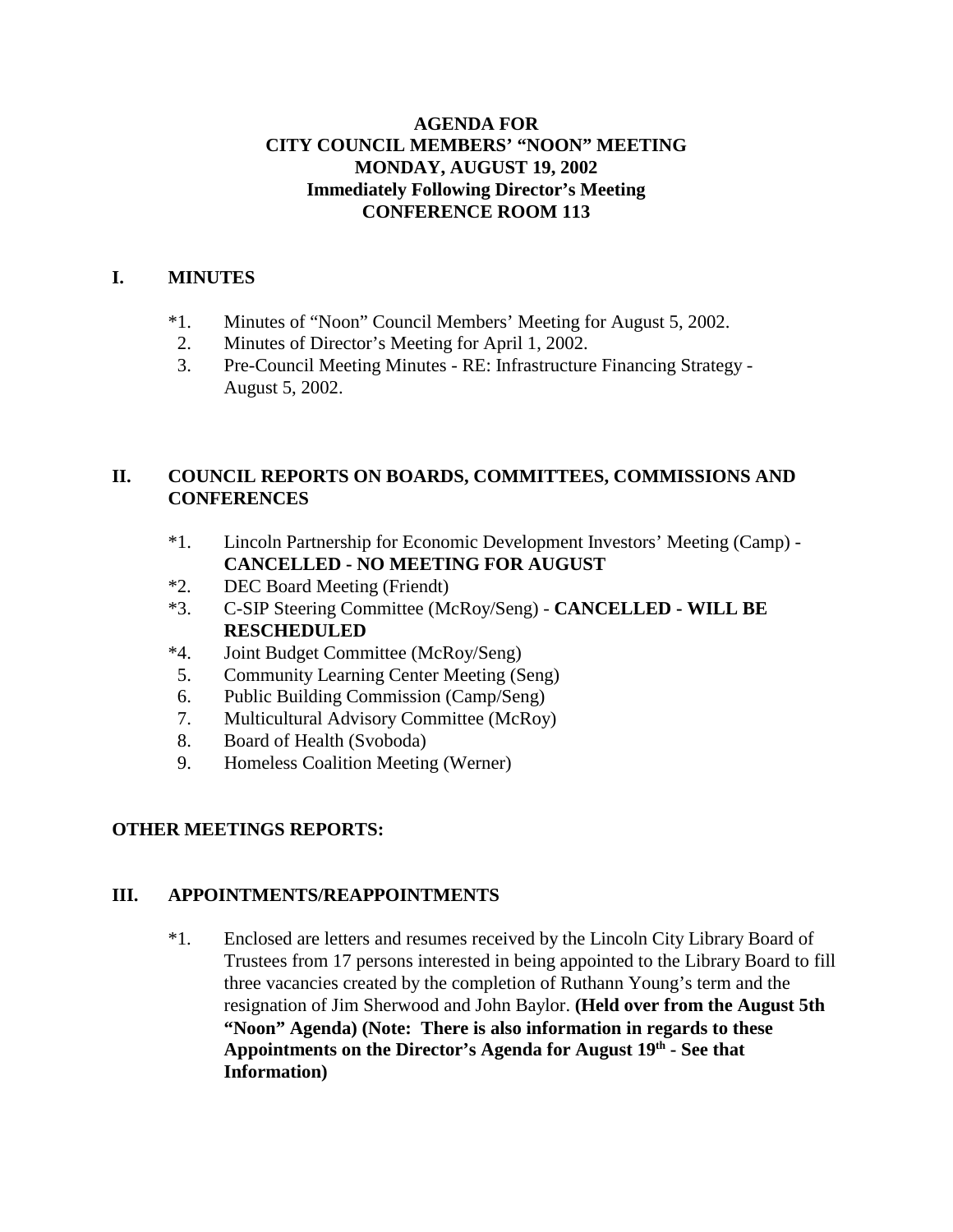### **IV. REQUESTS OF COUNCIL FROM MAYOR - NONE**

#### **V. MEETINGS/INVITATIONS**

1. Haymarket Parking Garage Dedication Ceremony on Thursday, August 29, 2002 - 1:30 p.m., Music – 2:00 p.m., Dedication – 2:30 p.m., Refreshments & Vintage Car Parade (See Invitation)

#### **VI. MISCELLANEOUS**

- \*1. Discussion on Up-Coming Pre-Council's. **(Held over from the August 5th "Noon" Agenda)**
- \*2. Discussion of a Pre-Council on Solid Waste Occupation Tax Legislation. (Requested by Jon Camp and Glenn Friendt)
- 3. Discussion regarding a notification on Council's E-Mail website explaining Public Information Policy and other Public Information discussion.

#### **VII. CITY COUNCIL MEMBERS**

#### **VIII. ADJOURNMENT**

#### **\*HELD OVER FROM AUGUST 12, 2002.**

ca081902/tjg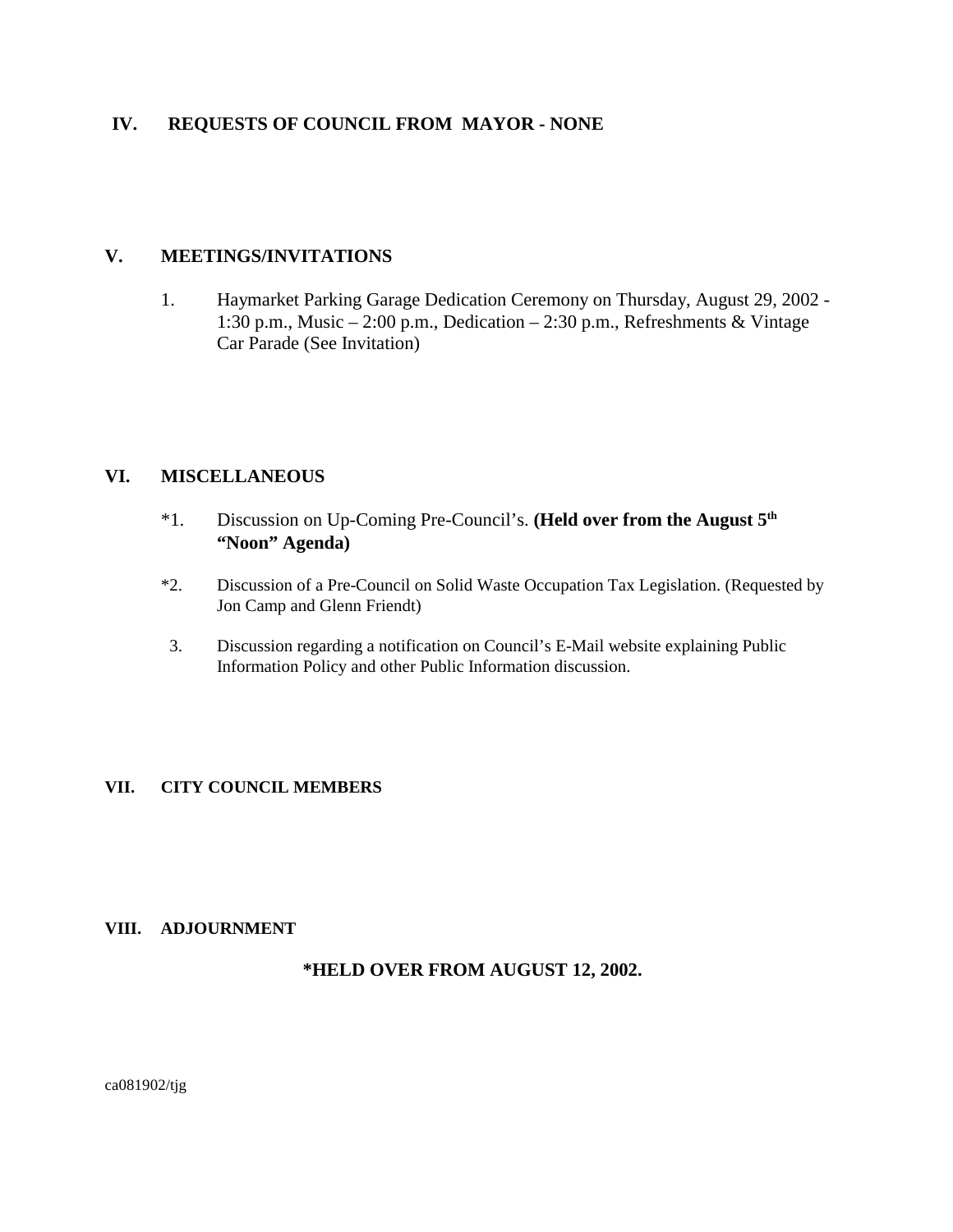# **MINUTES CITY COUNCIL MEMBERS' "NOON" MEETING MONDAY, AUGUST 19, 2002** *CONFERENCE ROOM 113*

**Council Members Present:** Jonathan Cook, Chair; Jon Camp, Vice Chair; Glenn Friendt, Annette McRoy, Ken Svoboda, Terry Werner. ABSENT: (For "Noon" Meeting): Coleen Seng

**Others Present:** Ann Harrell, Mayor's Office; Mark Hunzeker, Attorney - attended briefly; Dana Roper, City Attorney; Joan Ray, Council Secretary; Darrell Podany, Aide to Council Members Camp, Friendt and Svoboda; Nate Jenkins, *Lincoln Journal Star* representative.

### **I. MINUTES**

- 1. Minutes of "Noon" Council Members' Meeting for August 5, 2002.
- 2. Minutes of Director's Meeting for April 1, 2002.
- 3. Pre-Council Meeting Minutes RE: Infrastructure Financing Strategy August 5, 2002.

Chair Jonathan Cook requested a motion to approve the above-listed minutes. Annette McRoy moved approval of the minutes as presented. The motion was seconded by Ken Svoboda and carried by unanimous consensus of members present, for approval.

# **II. COUNCIL REPORTS ON BOARDS, COMMITTEES, COMMISSIONS AND CONFERENCES -**

1. LINCOLN PARTNERSHIP FOR ECONOMIC DEVELOPMENT INVESTORS' MEETING (Camp) - *Cancelled - No Meeting for August*

2. DEC (Friendt) Mr. Friendt reported that the highlight of the meeting was the report on the great futures contract on energy for the DEC. There have been very few disruptions in providing energy to both the County and the State; and the budget is in great shape.

# 3. C-SIP STEERING COMMITTEE (McRoy/Seng) - *Cancelled - Will Be Rescheduled*

4. JOINT BUDGET COMMITTEE (McRoy/Seng) Ms. McRoy reported that she had not attended the meeting due to a schedule conflict. However, she did attend a meeting on the Indian Center budget requirements. She reported that they were requiring the Center to step up their financial bookkeeping efforts. They turned the City down for the help that had been offered. So, if they're to go it on their own, they will have to have better financial records. They've been requested to separate out what the City has paid as opposed to their State-wide sources, such as WIA.

She also reported that the Indian Center is making approximately \$28,000 per season on a `football Saturday' parking arrangement they have with an adjoining church.

Mr. Werner had some questions. He noted that Day-Watch had been put on some sort of status of being watched for various reasons. Mr. Werner stated that, according to Alan [Alan Green, Day-Watch Director] no one had come and done an audit or even an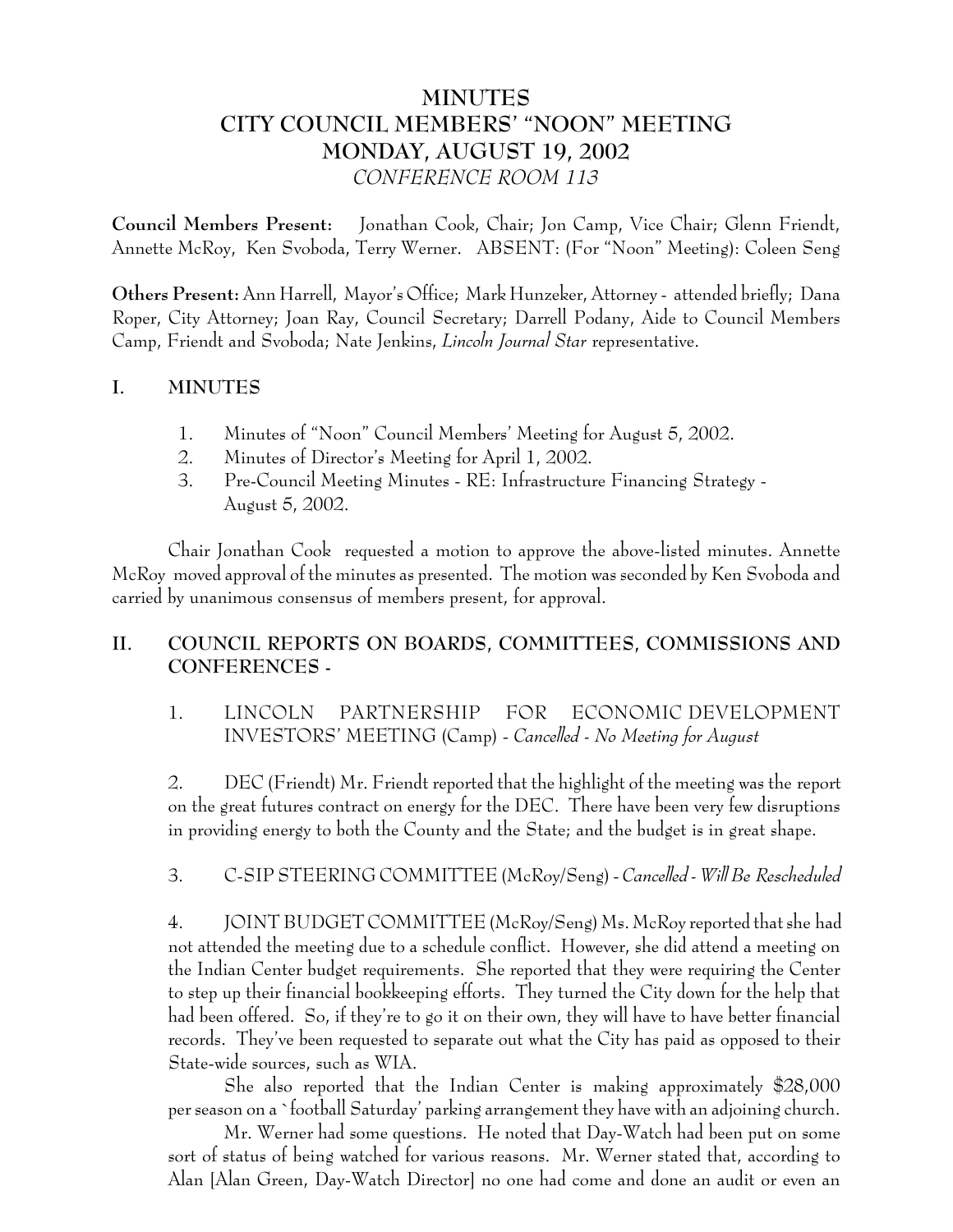inspection of the books...or even talked to anyone. Mr. Werner stated that when he had asked Kit [Kit Boesch, County Human Services Director] about it, she had stated that they proceed, based upon the United Way recommendations. Mr. Werner pointed out that United Way had never been there either, according to Day-Watch. The woman from United Way had also said during the last budget meeting that United Way had no problem with Day-Watch. Mr. Werner wondered why they were under this "watch" status.

Ms. McRoy answered that what they were referring to was that report submitted after the United Way team had gone in during the budget reviews. Mr. Werner commented that they didn't go in and that is the whole point...they never did go and investigate or review the books. Ms. McRoy stated that they would have had to in order to make recommendations. Mr. Werner reiterated that they didn't. He noted that, according to Alan, they did not make a recommendation and according to the United Way representative at the hearing, they had no problem with Day-Watch. Ms. McRoy said that it was the United Way's team that went in. We wouldn't have the report on Day-Watch without the United Way specialized teams going in there to audit. Mr. Werner reiterated that Alan has said he has never been contacted. Ms. McRoy said she could follow up on that, but there would have to have been an audit. Mr. Werner asked Ms. McRoy to find that information, noting that he would like to see it - because he has no answers and they keep asking him these questions.

Ms. McRoy said that she would be glad to show the report to Mr. Werner. She noted that Day-Watch is on the same probation status as the Indian Center. She commented that the biggest concern that JBC had with Day-Watch is that they're moving, their rent went up and they have heard that the Director is looking for a job. In Ms. McRoy's estimation, that would indicate that the leadership is now unstable; and all of these things together would not make for *any* Center being considered as a good financial risk. Ms. McRoy did indicate that she would be sure that Mr. Werner received the information that he had requested.

## 5. COMMUNITY LEARNING CENTER(Seng) - *Carry over to next "Noon" Meeting on August 26th.*

6. PUBLIC BUILDING COMMISSION (Camp/Seng) Mr. Camp reported that there had been an update on Block 101, which is the parking facility to the north. The only property that is having to go through condemnation is the Spear Auto property. Everything else has been negotiated and is under City control. We're moving along putting the project out for bid. Mr. Svoboda asked if that property didn't comprise a whole quarter block? It was indicated that that is correct. Mr. Camp reported that the City is still proceeding because the condemnation has been done.

 Mr. Roper explained that the City now owns the property and the question is how much will we have to pay. The party involved has appealed that, and it will go to a jury trial in the District Court. Council members were surprised that a jury will actually be determining the amount the City must pay for the property. Mr. Roper, after answering several questions from Council, added the thought that if you are the condemner, you will never win. Winning is not losing too much. Ms. McRoy asked how far apart the parties were. Mr. Roper responded that we were not seriously close. [Laughter] He felt the amounts in question were approximately \$80,000 apart. Discussion continued briefly with Mr. Roper stating that something might still be negotiated.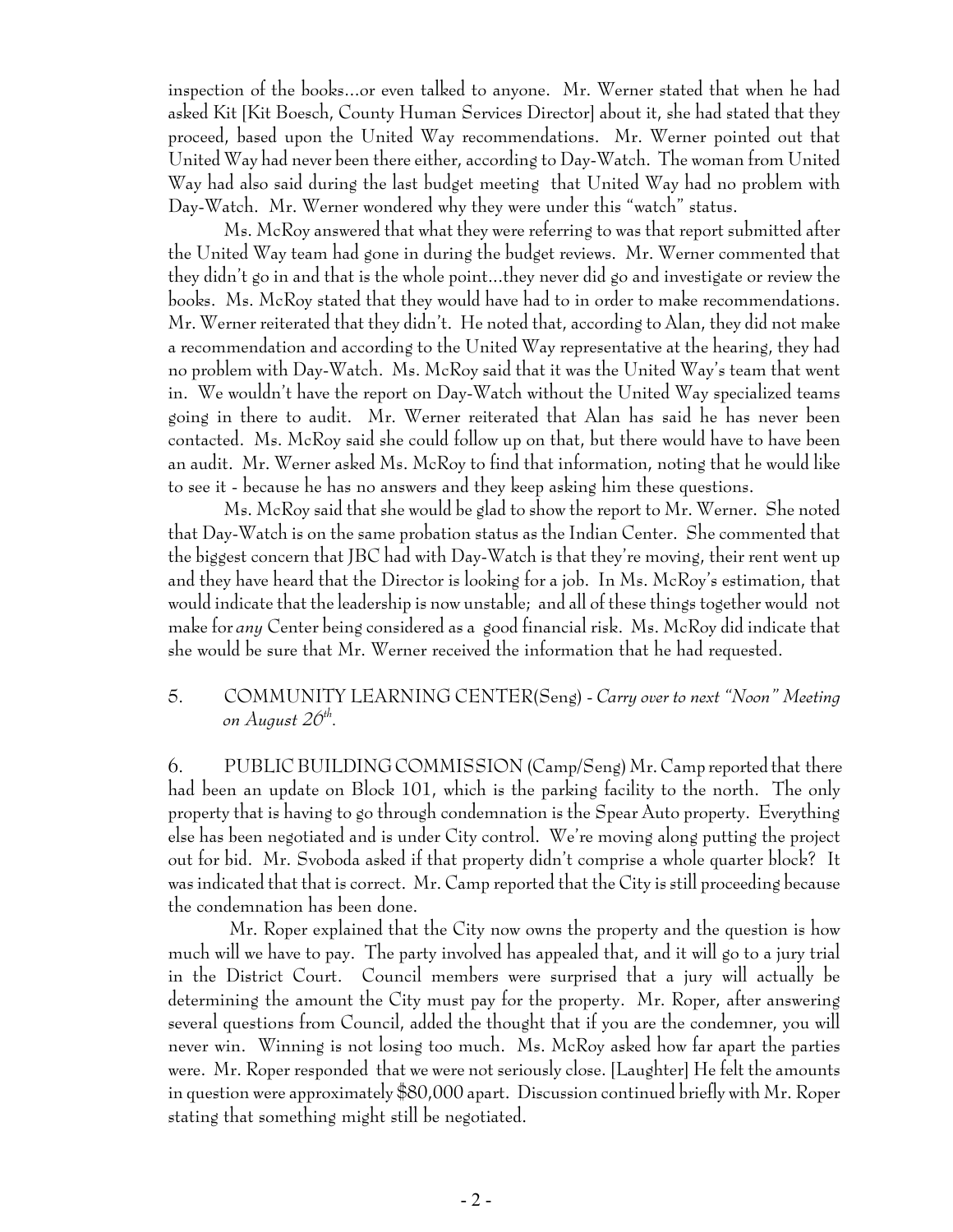Mr. Camp continued his report, noting that there will be a meeting next week which will deal with further planning on the space needs and requirements in this building. He stated that a food service option is being investigated, with the possibility of a catering set-up being considered. Valentinos' contract will be up at the end of January. He also noted that Mr. Luxford is not enthusiastic about the proposed move of 5-City TV to the 3<sup>rd</sup> Floor in the currently proposed plans.

Mr. Camp commented that they had also discussed (for over a half an hour) watering the grass here at the County City Building. They had also re-appointed Linda Wilson as the private sector representative on the Commission. They also re-elected Coleen Seng as the Vice-Chair and Larry Hudkins as the Chair, which is how it has been for years.

He continued the report, sharing that they had also discussed the resolution on the Downtown Senior Centers and the Skywalk easement, which is being held until whatever happens on that happens.

He added that they decided to install shelves in the restrooms throughout the County-City Building. They would be 18 inches by 6 inches for placing briefcases or purses. He noted that there were other housekeeping issues that had been discussed, as well.

There had also been discussion on a `sister-plan' to the City's space-heater policy. Someone had asked about the use of an air-conditioner/air-cleaner for a work area. It was agreed to allow for such a thing during work hours, but not to allow it to run 24-hours per day, as was recommended by the manufacturer of the device.

Mr. Cook, referencing earlier comments regarding the space needs study, added that he, too, is concerned about the "Master Plan" on the space-needs study about moving everybody around the building. Mr. Svoboda asked what the process would be on that, wondering if the Public Building Commission would make that determination? Does the Council have input on the final decisions?

Mr. Camp stated that he hopes it comes back to Council. He stated that they have these plans and they are being worked on. Mr. Werner asked when they are supposed to be done? Mr. Camp stated that he did not remember. Mr. Roper interjected that he did not know that there *was* a time-frame involved in the planning. They're just trying to work with the horizon. Mr. Werner asked if, once the Public Building Commission had sucked enough money into the study, then the PBC would put a stop to it? Mr. Camp stated that once you've spent enough, then you have to go forward. [Laughter]

Mr. Camp stated that it seems the more you get in writing, the less you can change. Mr. Camp still had the question of "do we want to do this?" Does it make sense? Mr. Luxford says the cost of moving all of the equipment for the 5-City TV to the  $3<sup>rd</sup>$  Floor - it would be an extremely expensive venture. Mr. Cook stated that, again, this whole governing structure just lends itself to a lack of accountability. He noted that if this were the Council making this decision and fitting it into the City's Budget...he thought they would make very different decisions than those being made by the the Public Building Commission. Several Council members noted agreement.

Mr. Camp asked if the Council was apprehensive about this plan? Mr. Werner noted that he felt the PBC had too much money. Mr. Camp asked if they didn't want to do it? He added that he wanted to take back the Council's input to the Commission.

Mr. Cook stated that he did not know if it was appropriate to do the major move of everybody around the building -like musical chairs- especially moving 5-City TV to the 3<sup>rd</sup> floor. He noted that the Council Chambers are on this floor...and the meetings which are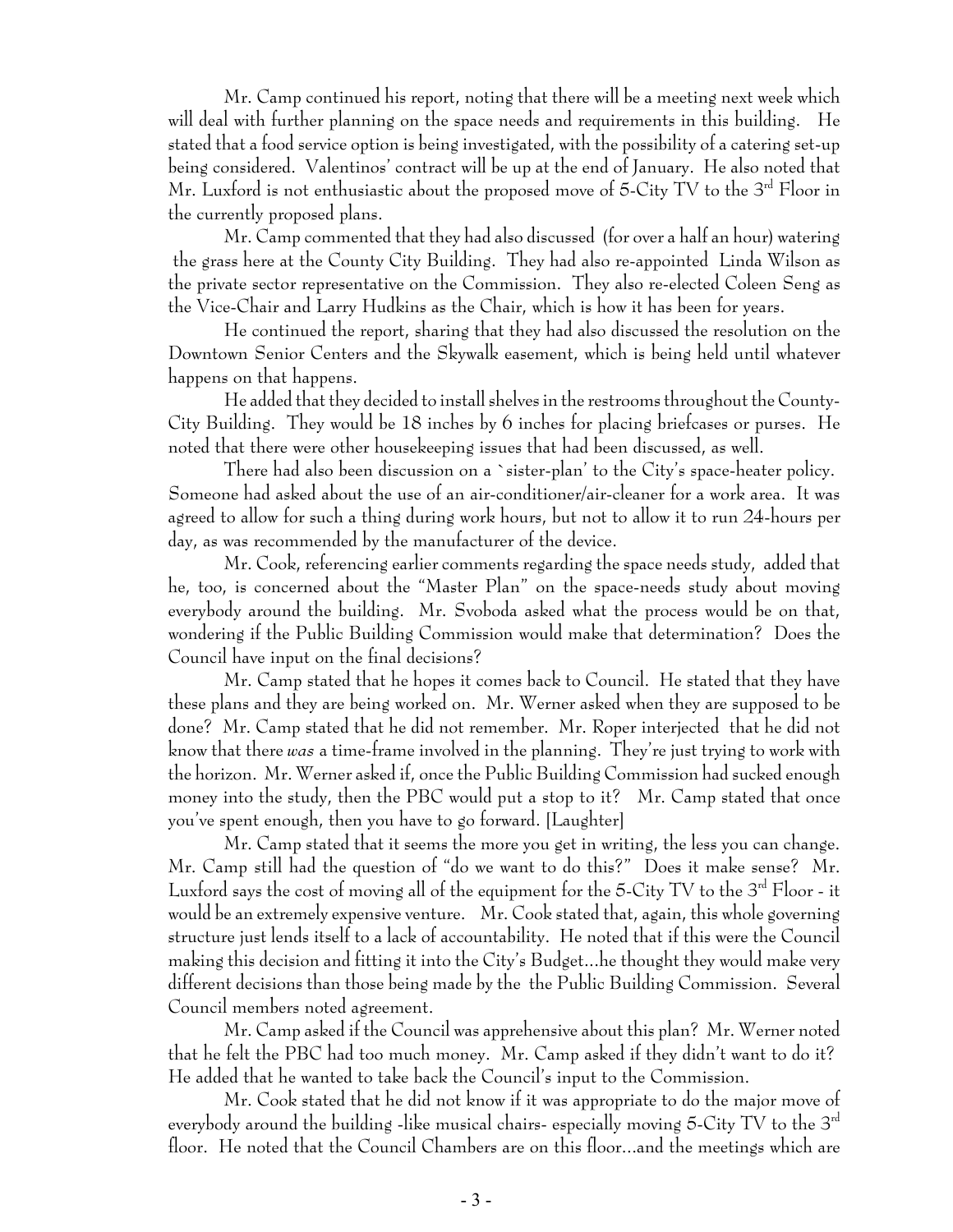televised take place on this floor. It seems impractical; if there is a problem, they need to be close in order to handle it. Mr. Svoboda stated that he agreed. He felt moving the Council Offices around and moving County Board up and out was not practical. He said that he did like the simple and relatively inexpensive idea of pushing the front wall out to enlarge and accommodate the possibility of a better conference room and an expanded area for some staff. He noted that he did not mind that, but the constant talk about moving people around concerned him. He observed that there appeared to be very few agencies currently in the building that will be left where they are. Everything is being moved. He thought this was a huge lack of accountability when we're talking budget restrictions. He suggested that Mr. Camp take that back to the Commission.

Mr. Friendt asked if the Public Building Commission is the final decision making body on this? Mr. Camp stated that the PBC is a separate entity and have their own tax levy. Mr. Roper stated that it would be a decision that the County approves and the City approves *and* the PBC approves. The PBC receives its funds from the City and the County. If we have a `push coming to shove', he would assume that the PBC *could* do it, but it has never been done that way and he doubted that it ever will be done that way. It is one of those things, like it or not, we're going to have to live together. Whether it is a good plan, or a bad plan, it will be something that everybody agrees on. Mr. Cook stated that he hopes it doesn't come to the Council so late that they say, well, we've spent all this money on design and we're ready to go forward and if the Council says "no".....well then.

Mr. Svoboda stated that he had a difficult point to bring up. He asked if the PBC members have one-year terms? [PBC members serve four-year terms]. Mr. Svoboda stated that he did not know that Ms. Wilson's term was up for re-appointment. He indicated a concern that a former Council Member was the private sector appointment to the Public Building Commission. He made it very clear that he has the utmost respect for Ms. Wilson and her credentials in this matter, but feared that there might be a negative perception on the part of the public when a former Council Member is appointed as a private sector representative to the Commission, as opposed to an out-side person filling that seat.

Mr. Friendt stated that he had heard that concern expressed as well. He added that he felt the concern was balanced out by the benefit of having some `institutional memory' that Linda brings to the situation. Mr. Svoboda agreed, noting that he does not have a problem with Linda sitting on the Commission. He just wanted to make known the comments that he has heard over the last few months when people are talking about the Public Building Commission and its role in the community.

Mr. Werner asked if the appointments are set by State Statute? Mr. Roper answered that they are. Mr. Werner stated that he agreed that it would be better to have a few more people from the community, but we don't have a choice on that? Mr. Roper stated that that was correct....we'd have to amend the statute.

Mr. Camp stated that these points are well taken and he agreed with all of these comments. He explained, however, that when he first had been appointed to the Commission, they had a very difficult time finding someone to fill the "private sector" position. The person originally appointed did not stay, so Linda came on to fill an un-expired term. Mr. Camp stated that Ms. Wilson had been on the Commission for about a year and a half in the role of "private sector" representative. She had also served effectively on the Commission as a Council Member prior to her leaving office.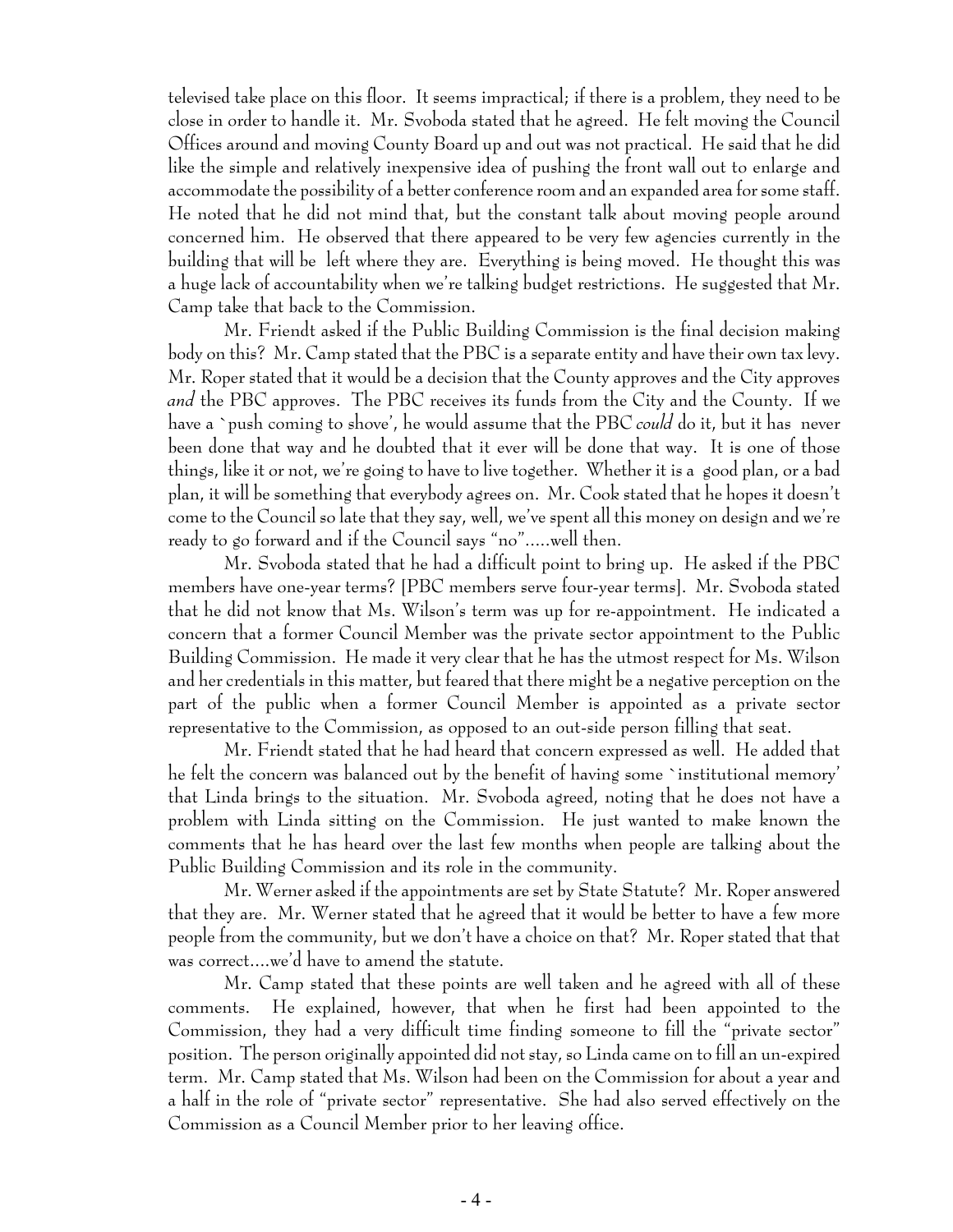Mr. Cook asked if, in theory, the Council and the County Commissioners could remove their appointed representative(s) from the Public Building Commission if they were not pleased with what those representatives were doing? Or are these terms set for some period of time and we just have to wait. How does the statute read on that?

Mr. Roper responded that he believed the statute is silent on that issue. He stated that he was not certain, but he did not believe it speaks overtly of a set term. It just says the City will appoint two representatives and the County will appoint two. If you want to change them weekly, you can. Mr. Cook stated that we've been appointing them for particular term lengths. Mr. Roper answered that was by our convenience, because he did not believe that that is mandated by the statute.

Discussion continued regarding possible causes for removal from office. Mr. Roper investigated and found that the three appropriate causes for a member's removal from the Public Building Commission would be incompetence, negligence of duty or malfeasance in office.

The tunnel and its funding were discussed briefly. Mr. Camp noted that, with the right of condemnation, the City does own the property now and can proceed with the project; the jury trial will only determine what will ultimately be paid.

7. MULTICULTURAL ADVISORY COMMITTEE (McRoy) No Report - Conflict in Schedule.

8. BOARD OF HEALTH (Svoboda) No Report - Conflict in Schedule. Mr. Svoboda did relate that the Animal Control Ordinance had been discussed at this meeting. Ms. McRoy requested that a Pre-Council Meeting be scheduled on this issue since there had been so many changes made since the last time this issue had come before the Council. It was agreed, after a brief discussion, that Council would receive a written summary of the ordinance changes and if, after receiving that summary, Council members still felt that a Pre-Council meeting was necessary, one would be scheduled.

### 9. HOMELESS COALITION MEETING (Werner) No Report.

### OTHER MEETINGS - None

**III. APPOINTMENTS/REAPPOINTMENTS** - Noted Without Significant Comment (Council voted on the Appointments to the Library Board prior to the start of the "Noon" Meeting because Ms. Seng had to leave before the meeting began, and had wanted to be a part of the vote.) Those appointments, all terms beginning September 1, 2002, were approved unanimously with the terms to expire as shown below:

> Jeff Kirkpatrick - four-year term to expire August 31, 2006 Lynda Anderson - seven-year term to expire August 31, 2009

> James O'Hanlon - two-year term to expire on August 31, 2004.

*The Resolution Request for these appointments was drawn up on 08-19-02 and submitted to the City Clerk for processing. A letter requesting notification to the appointees as well as all of those who had applied, was sent to the Library Director on 08-19-02.*

# **IV. REQUESTS OF COUNCIL FROM MAYOR** - None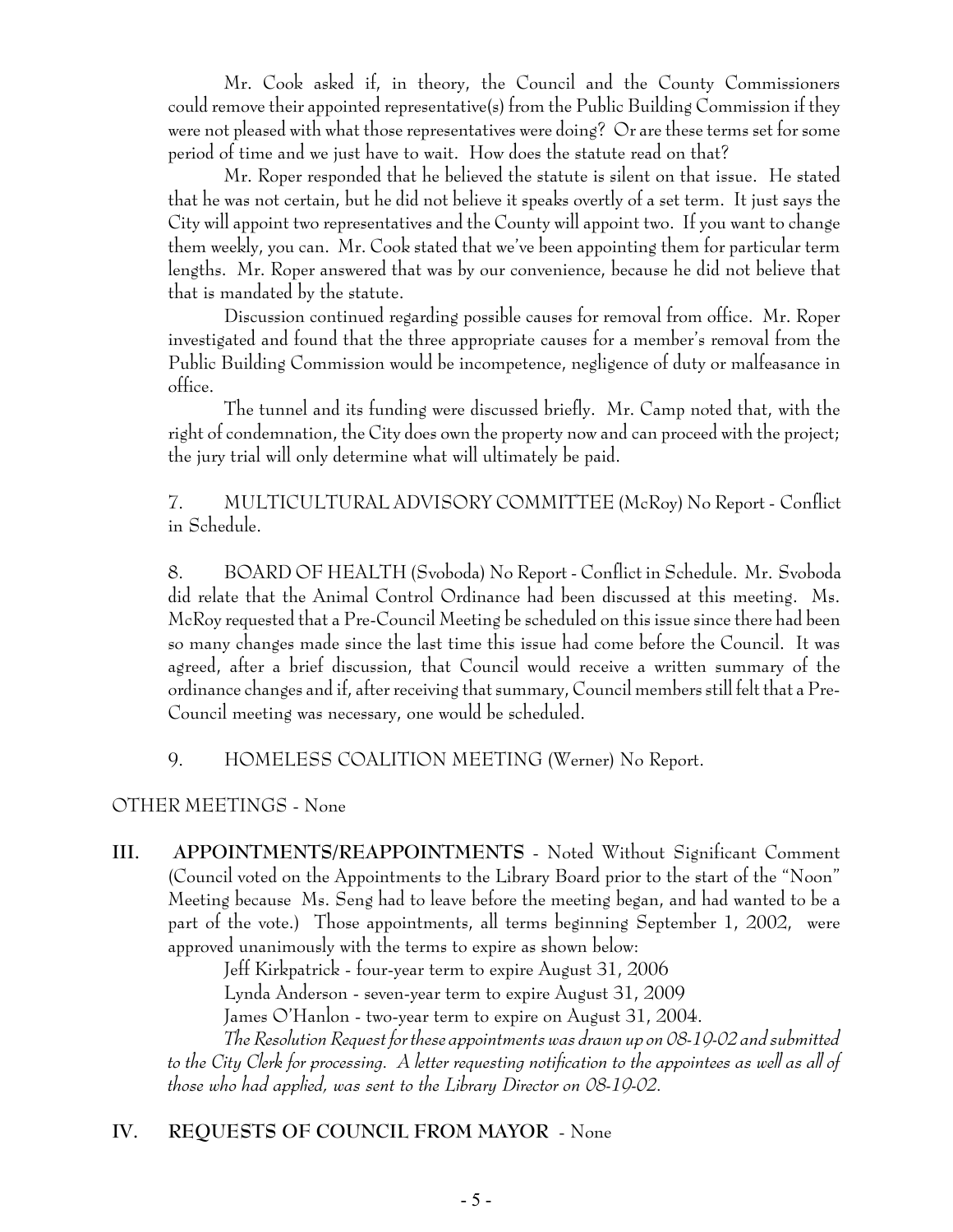**V. MEETINGS/INVITATIONS** - The question of whether or not the new Haymarket Parking Garage would be open for this week-end's Opening Game of the Season was raised at some point during the Council's Report's portion of this meeting. Ms. Harrell explained that the Contractor had agreed to have the garage ready by the "opening home game" prior to this Kick-off Classic being scheduled. However, the contractor, knowing the atmosphere of football fanaticism in the City, is trying very hard to make the dead-line meet the new date of the "season opener". Ms. McRoy asked if this would add a bonus to the contract? It was determined that there would be no bonus. Ms. Harrell noted that if any Council Members had anyone they would like to invite to the garages opening ceremony (being held on the 29th  $^{\rm th}$ of August), to let her know.

## **VI. MISCELLANEOUS** -

1. Discussion on  $Up\text{-Coming Pre-Council's.}$  (Held over from the August  $5<sup>th</sup>$  "Noon" Agenda) After a lengthy discussion:

*The following Pre-Councils were deleted from the pending list:* 

- 1 Security in the County/City Building unless something is proposed.
- 2 Consolidation
- 3 Entertainment Study Mr. Werner felt a written update on the Megaplex would be appropriate
- 4 StarTran/Law Discussion on City Policy Regarding ADA and StarTran
- 5 StarTran Taxi Program

6 - Interpreters - Mr. Roper felt that, until the Supreme Court had issued a finding on this issue, it would be best for the City not to formulate a policy, but to address the concern as it might be requested on a case by case basis. Ms. McRoy requested a written notice from the City Attorney's Office stating that view so that she could present it to those who had been waiting for a decision as well as offering closure on the issue for her file.

7 - PRT Duplex

8 - St. George and the Dragon Building Update

*Items to Remain on the Upcoming Pre-Council Pending List:*

9 - **CLC** 15 to 30 MIN - Women's Commission/LeAnn Johnson of 21<sup>st</sup> Century Grants - Requested by Bonnie Coffey. It was determined that Community Learning Centers would be an issue that would be of concern to Council in the near future and should remain on the list of possible Pre-Councils.

10 - **Right-of-Way Acquisitions** (PW/Planning/Parks/UD/Law) - 30 Minutes - Soon

11 - **Reasons for Incarceration Increases** (Mike Thurber) - It was decided this

should be a Common Agenda Item. - *Cori Beattie, Common Recording Secretary for the year 2002, was notified of this request on 08-19-02.*

12 - **LPED Pre-Council** - (Set for September 23rd, - 45 Min - With City Finance Dept. Only

13 - **Occupation Tax** - Over-view Pre-Council plus requested information from Council Members - set for September 23rd

14 - **Animal Control Ordinance** - See Discussion Under Committee Reports."Board of Health"